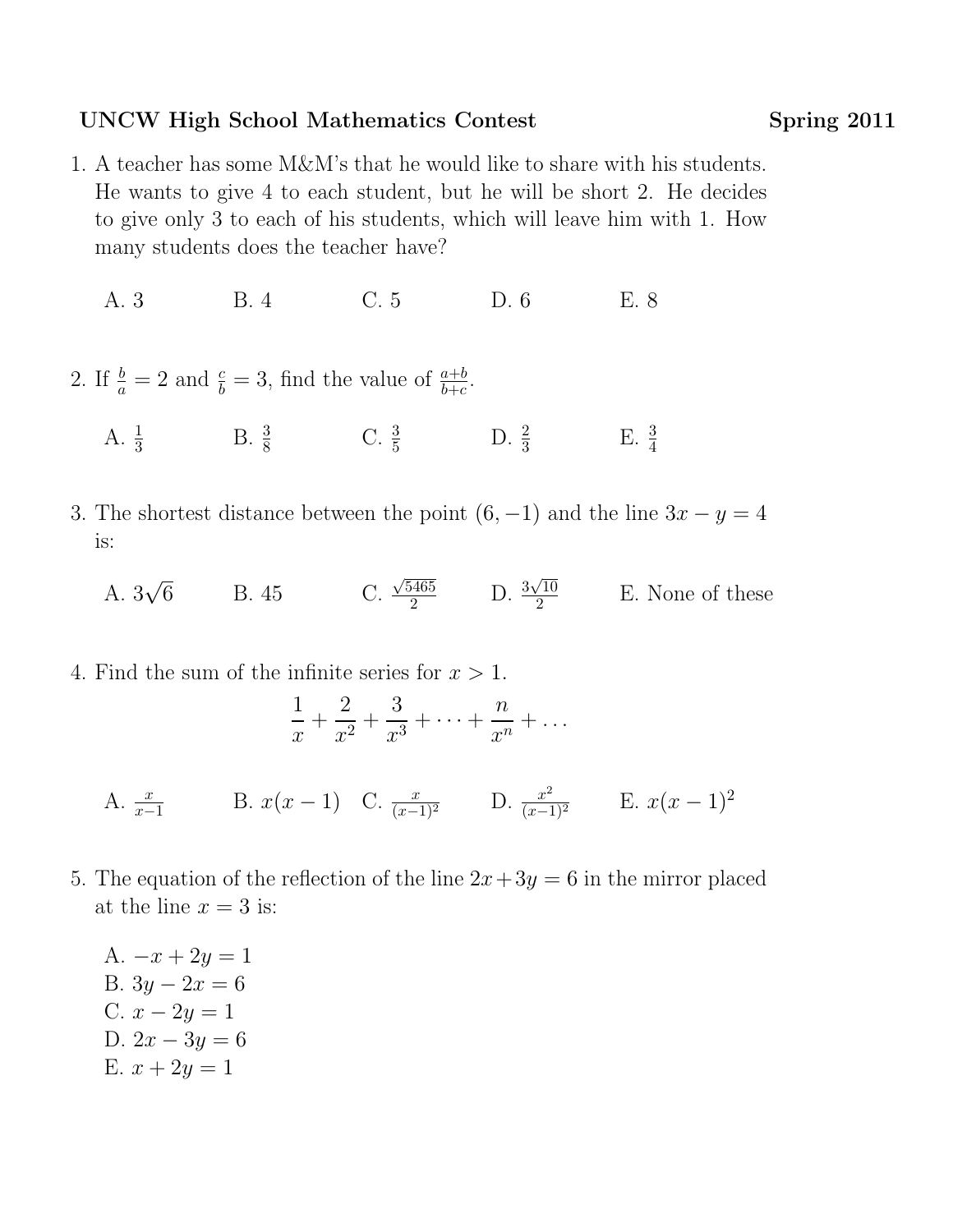6. Find the length  $y$  of the vertical segment in the figure, if the horizontal segment is the diameter of the semicircle.



A. 1 B.  $\sqrt{1+x^2}$  C.  $\sqrt{x}$  D.  $\sqrt{1-x^2}$  E. x

- 7. Given that  $y = (f \circ g)(x) = 6x^2 23$  and  $g(x) = x^2 4$ ,  $x \ge 0$ . Find  $f(0)$ .
	- A. −23 B. −4 C. 1 D. 73 E. 524
- 8. The altitude of a right circular cone is 15 and the radius of its base is 8. A cylindrical hole of radius 2 is drilled through the cone, with its axis along the axis of the cone. What is the volume of the solid that remains?
	- A.  $250\pi$  B.  $260\pi$  C.  $270\pi$  D.  $280\pi$  E. None of these
- 9. Let  $f(x)$  be a function such that, for every real number x,  $f(-x) + 2f(x) = \cos x$ . What is the value of  $f\left(\frac{\pi}{4}\right)$  $\frac{\pi}{4}$ )?
	- A.  $\sqrt{2}$  B.  $\frac{1}{2}$  C. √  $\frac{\sqrt{3}}{2}$  D. √ 3  $\frac{\sqrt{3}}{4}$  E. √ 2 6
- 10. Simplify  $\frac{\sin x}{1-\cos x} \frac{\sin x}{1+\cos x}$  $\frac{\sin x}{1+\cos x}$ .
	- A.  $2 \tan x$
	- B.  $\cos x \sin x$
	- C.  $2 \cot x$
	- D.  $\cos x + \sin x$
	- E. None of these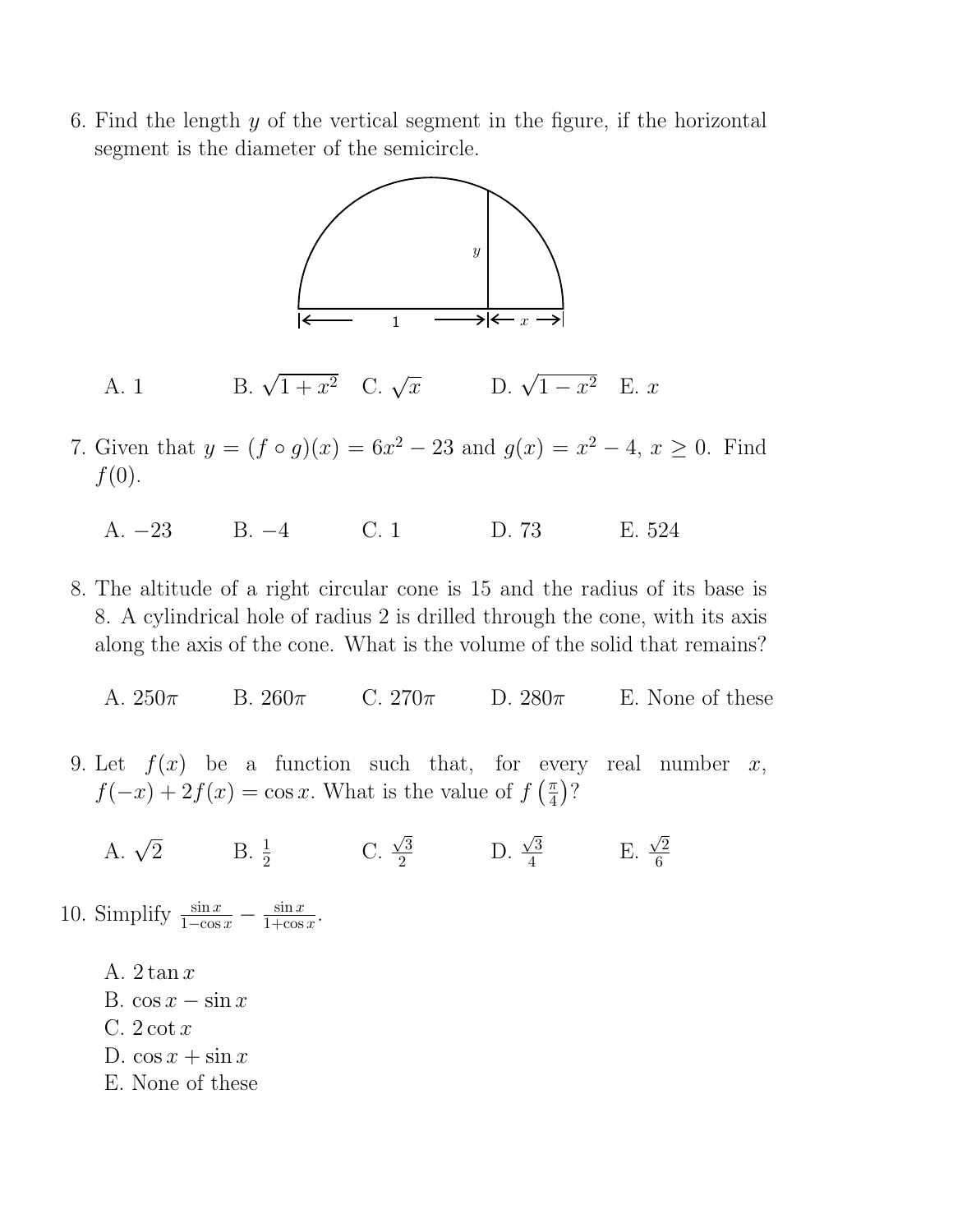11. The figure is a square with four intersecting semicircles forming the "flower". Find the probability that a randomly selected point in the square falls in the shaded region.



- A.  $\frac{1}{2}$  B.  $\frac{9}{16}$  C.  $\frac{1}{4}(\pi 1)$  D.  $1 \frac{\pi}{4}$  $\frac{\pi}{4}$  E.  $\frac{\pi}{2} - 1$
- 12. Let  $g(x) = \frac{a^x + a^{-x}}{a^x a^{-x}}$  $\frac{a^x + a^{-x}}{a^x - a^{-x}}$ , where  $a > 0$  and  $a \neq 1$ . Given  $g(p) = 2$ , determine  $g(2p)$ .
	- A. 2 B. 3 C.  $\sqrt{2}$  D.  $\frac{5}{4}$  E.  $\frac{8}{7}$
- 13. A vertical line divides the triangle with vertices  $(0,0), (1,1)$  and  $(9,1)$  in the xy-plane into 2 regions of equal area. If the equation of the line is  $x = k$ , then k is:
	- A. 2.5 B. 3.0 C. 3.5 D. 4.0 E. 4.5
- 14. What is the value of  $81^{-(2^{-2})}$ ?
	- A.  $\frac{1}{9}$  B. 43046721 C.  $\frac{1}{3}$  D. 6561 E. 3 3

√

- 15. What is the value of  $(\log_4 8) \cdot (\log_{27} 9)$ ?
	- A.  $\frac{4}{9}$ B. 1 C.  $\frac{2}{3}$  D.  $\frac{3}{2}$ E. 2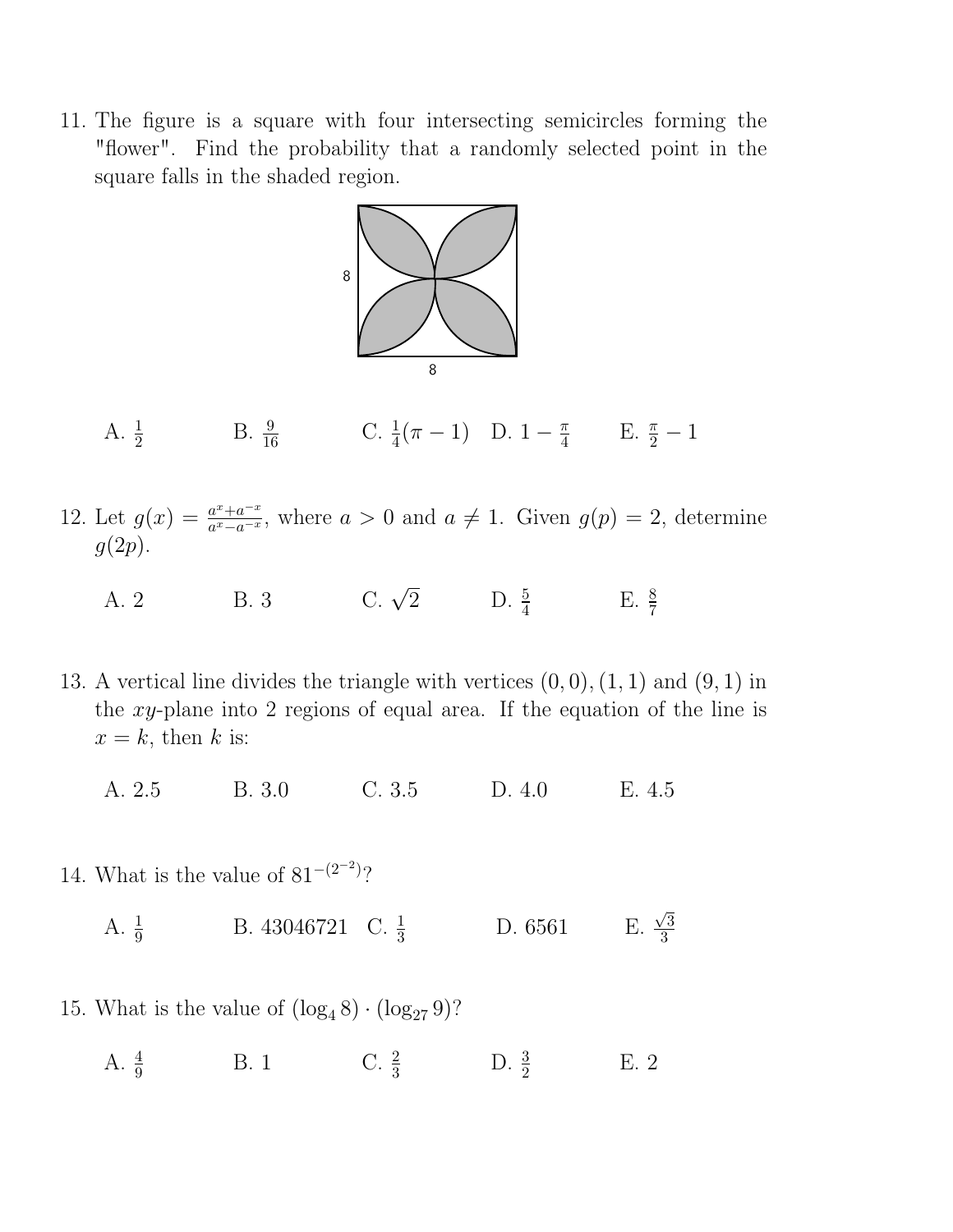16. Find the ratio of the area of the semicircle to the area of the inscribed square.



- 17. When three people are weighed two at a time, their average weights are 140, 150, and 170 pounds. How much does the lightest person weigh?
	- A. 100 B. 120 C. 150 D. 160 E. 170
- 18. Five distinct integers are randomly selected from 1 to 10. Find the probability that the largest number selected is 7.
	- A.  $\frac{5}{84}$  B.  $\frac{1}{14}$  C.  $\frac{1}{12}$  D.  $\frac{5}{36}$  E.  $\frac{7}{43}$
- 19. In a group of 40 students, there are 33 who take algebra class, 29 who take geometry class and 23 who take calculus. Each student takes at least one math class and exactly five of the 40 students take only one math class. How many students take all three mathematics classes?
	- A. 5 B. 6 C. 8 D. 9 E. 10
- 20. A professor has 3 sections of statistics classes and the section sizes are 20, 30, and 40 respectively. The average of an exam is 70 for the first section and 72 for the second section. The average of all his sections is 70. What is the average of his third section?
	- A. 68.5 B. 69 C. 69.5 D. 70 E. 71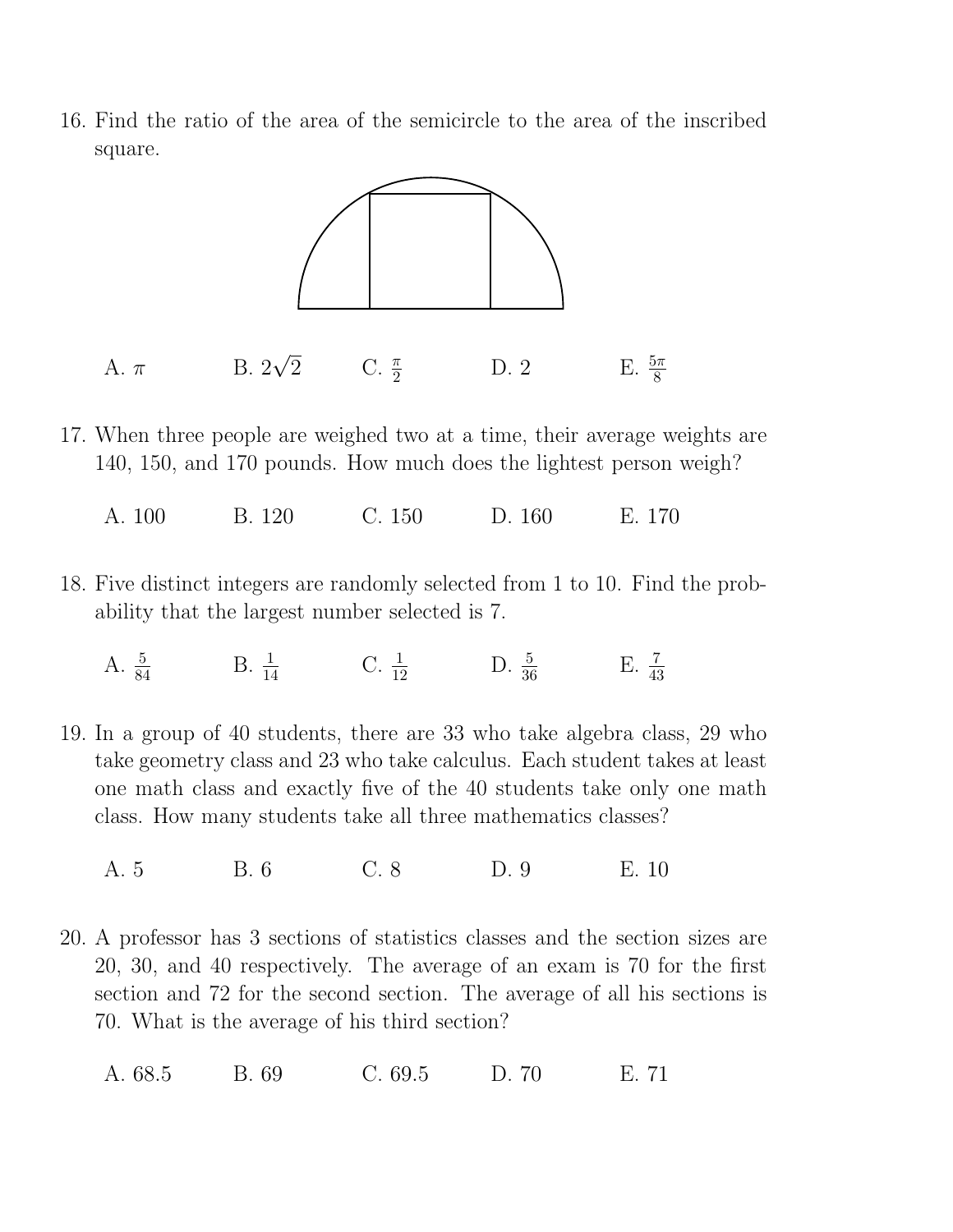21. Given that  $a = \cos\left(\frac{\pi}{8}\right)$  $\frac{\pi}{8}$ , express the perimeter of a regular octagon inscribed in a circle of radius 4 in terms of a.

A. 
$$
64\sqrt{1-a^2}
$$
 B. 24a C.  $\frac{16\pi}{a}$  D.  $64\sqrt{2}$  E. 32(1 - a<sup>2</sup>)

- 22. In how many ways can a group of 12 tennis players be divided into four equal groups?
	- A. 165 B. 495 C. 9075 D. 14520 E. 15400
- 23. In how many ways can a set of two different positive integers less than 100 be chosen?
	- A. 4851 B. 4950 C. 5050 D. 9801 E. 10000
- 24. Thirteen people on a softball team show up for a game. Of the 13 people who show up, 3 are women. How many ways are there to choose 10 players to take the field if at least one of these players must be a woman?
	- A. 175 B. 285 C. 505 D. 3718 E. 11154
- 25. The personal identification numbers (PINs) for automatic teller machines usually consist of four digits. You notice that most of your PINs have at least 0, and you wonder if the issuers use lots of 0s to make the numbers easy to remember. Suppose that PINs are assigned at random, so that all four-digit PINs are equally likely. What is the probability that a PIN assigned at random has at least one 0?

A. 0.2223 B. 0.3439 C. 0.4339 D. 0.4395 E. 0.6561